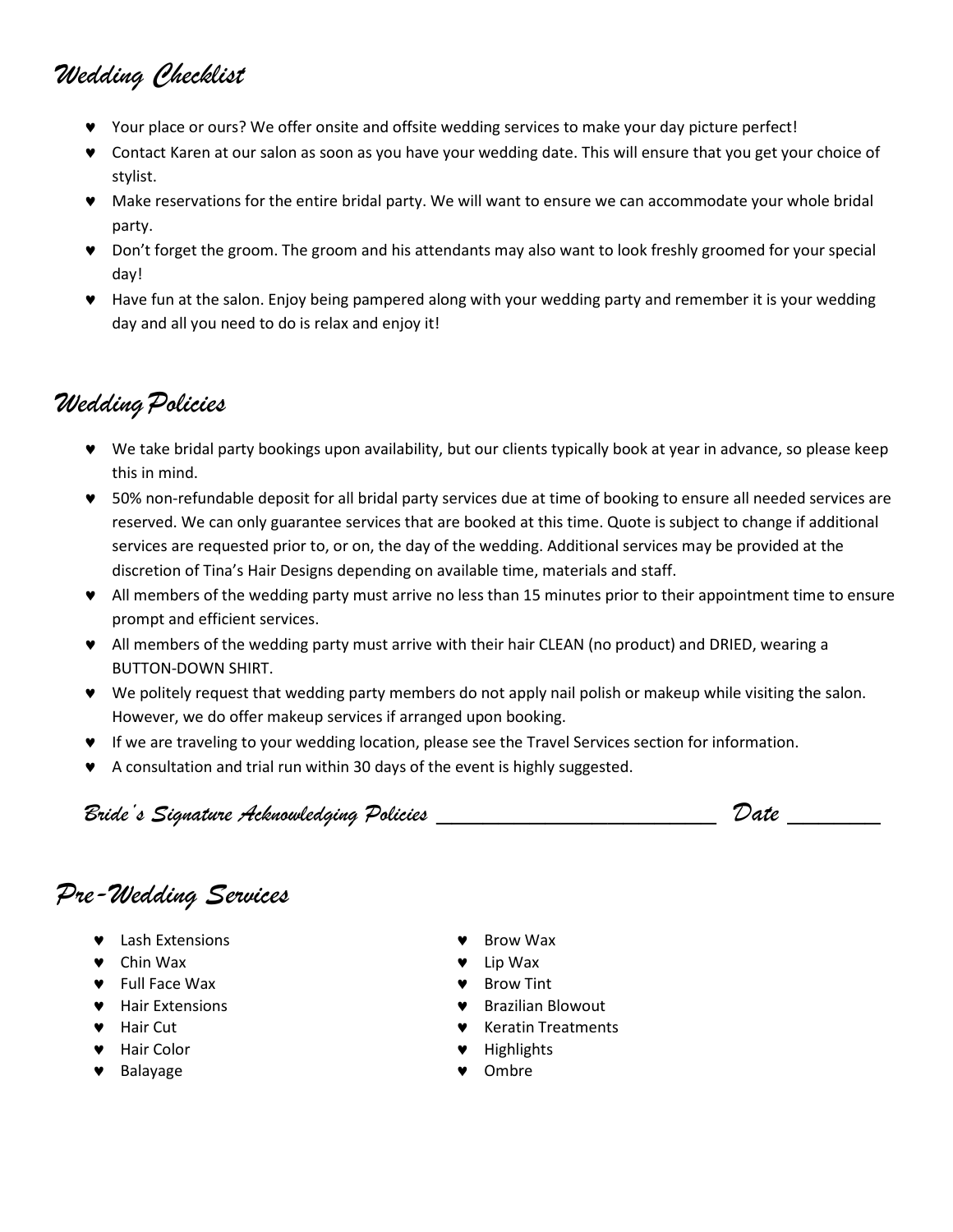*Wedding Day Services*

*In Salon\**

| ♥ Bridal Design                                         | \$88/hr   |
|---------------------------------------------------------|-----------|
| ♥ Bridesmaids                                           | \$70 & up |
| $\bullet$ Flower Girl                                   | \$50 & up |
| ♥ Under 5 Yrs. Old                                      | $$25&$ up |
| ♥ Formal Blowout                                        | \$60      |
| ♥ Temp. Hair Extensions<br>(must provide extensions)    | \$30      |
| Airbrush                                                | \$75 &up  |
| <b>•</b> Faux Lash Application<br>(must provide lashes) | \$20      |

*Travel Services\**

- ♥ \$0.60/mile each way
- ♥ Starting at \$125/per stylist travel fee
- ♥ \$88/hour per stylist (a minimum of 4 hours)
- ♥ Parking fees will be covered by bride
- Temp. Hair Extensions \$30 (must provide extensions)
- ♥ Services booked on a Holiday or

Sunday will be an additional \$200

♥ Once the contract is signed, we may ask for a credit card to keep on file in the case that there may be additional add-on's the day of the wedding.

\*Prices do not include gratuity.